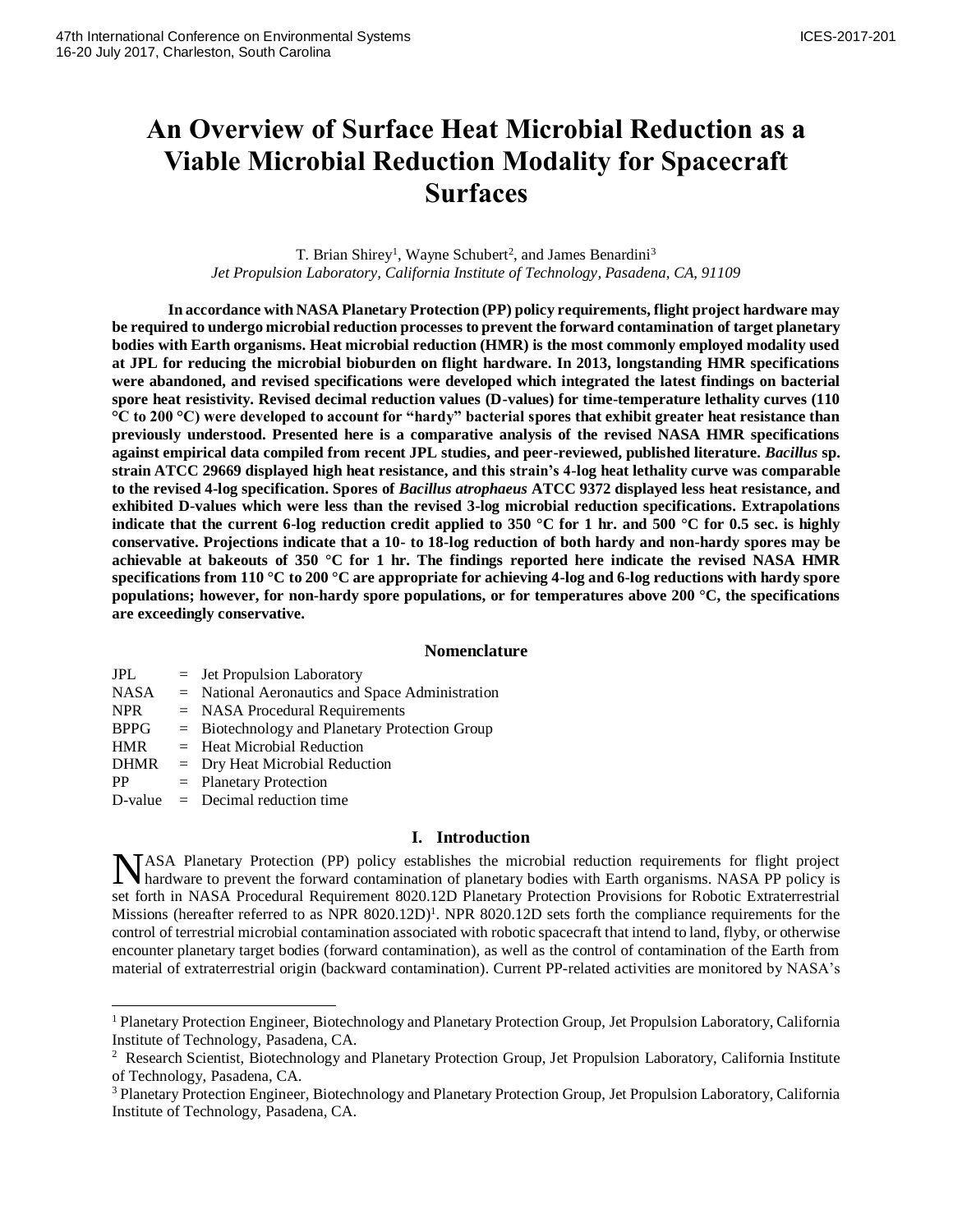Planetary Protection Officer (PPO), who is responsible for certifying to the NASA Science Mission Directorate Associate Administrator (SMD AA) that all PP requirements have been met prior to launch.

 Of the approved microbial reduction processes available for flight project implementation, dry heat microbial reduction (DHMR) is the process most often employed by the Jet Propulsion Laboratory Biotechnology and Planetary Protection Group (JPL BPPG) to ensure compliance with NASA policy on flight hardware biological cleanliness. In 2013; however, NASA revised the longstanding DHMR specifications outlined in NPR 8020.12D in order to integrate the latest findings on heat microbial reduction (HMR) processes. "Dry" ( $<$  25% relative humidity at 0 °C and 1 atmosphere) heat is no longer a strict requirement though current standard practice for flight hardware "bake-outs" employs DHMR. The revised specifications allow for HMR processes that occur under ambient (absolute humidity controlled to 70% RH at 20 °C under 1 atmosphere) humidity conditions. With support from the Mars Program Office, the revisions were based in large part on experimental results generated by the JPL BPPG in conjunction with the European Space Agency, which in turn were used to provide recommendations for the revised NASA specifications<sup>2-</sup> 4 .

Prior to revision, standard NASA practice for DHMR was based on processes validated in the NASA Viking mission era (circa 1960's). The Viking era specification was subsequently implemented forward into the current Mars Science Laboratory-era (MSL) era. Among other restrictions, those parameter specifications provided a narrow temperature range (104 °C to 125 °C) for the DHMR of flight hardware. The time-temperature decimal reduction values (D-values; the time required to reduce the size of the microbial population by one log [90%]) provided in the pre-revised specifications were based on heat-lethality data applied to the most appropriate biological indicator species known at that time. Since that time however, there has been a notable increase in the DHMR knowledge-space, and includes a more in-depth understanding of bacterial spore resistance to heat. Recent research has confirmed that the heat-hardy bacterial spore population was more resistant than previously known, which led to the recommendation that a revision of NASA's DHMR specifications should be considered.

Presented here is a comparative analysis of the newly-revised NASA HMR specifications against empiricallyderived laboratory data compiled from reviews of historical, published literature, as well as data synthesized from more recent investigations conducted by the JPL BPPG. The primary objective of this effort was to elucidate the current margin between NASA specifications and empirically-derived data, thus providing information on the degree of conservatism within the revised NASA HMR specifications. This spore lethality data will help determine whether the degree of conservatism in the revised specifications for HMR are justified and appropriate based on the current understanding.

## **II. Dry Heat Microbial Reduction Historical Background**

To provide historical context to the current HMR approach, and to form a foundation for comparisons, a thorough literature review of relevant, peer-reviewed, heat microbial reduction studies was performed. This review also served to highlight the progress toward developing a more complete understanding of bacterial spore resistance to heat. The metabolically dormant bacterial spore is extremely resilient to environmental perturbations, characterized by an increased resistance to high temperatures and other damaging environmental effects<sup>5</sup>. For example, in the first half of the 20<sup>th</sup> century, spore heat-resistance was most often attributed to novel physiological traits and unusual extracellular secretions, whereas it is now understood that spore killing by dry heat occurs largely, if not completely through DNA damage<sup>6</sup>, and this process is dissimilar to that of wet-heat spore inactivation process. With continued progress within the field of DHMR process biology, advancements in the application of dry heat to ensure spacecraft cleanliness have also emerged. For instance, although wet-heat is much more effective at spore destruction than dry heat<sup>6,7</sup>, spacecraft surface sensitivity and compatibility with wet-heat make it an impractical microbial reduction modality. Thus, the current depth of knowledge regarding the efficacy of DHMR for NASA flight hardware has led to it becoming the gold-standard in spacecraft surface decontamination. It is clear that the cornerstone of this knowledge base was set in place by numerous foundational studies, and has been continually reinforced through the better part of a century of research into heat microbial reduction.

In the 1920's, investigators had already begun probing the science behind spore heat lethality<sup>8,9</sup>. The findings from much of that early work have since been expounded upon with our current understanding of heat microbial reduction. Early work on thermal death time curves by Esty and Bigelow in the 1920's set the groundwork for spore heat lethality studies, and led to a resurgence of investigations in this field as evidenced by the efforts of Pflug and colleagues in the 1950's, 1960's and decades beyond<sup>10-22</sup>. Whereas some of that early work concluded that spore heat resistance varied considerably between species and depended on several key, yet unknown factors, we are now equipped with a much broader understanding of bacterial inactivation kinetics which allows us to throw light upon many of those unknown factors.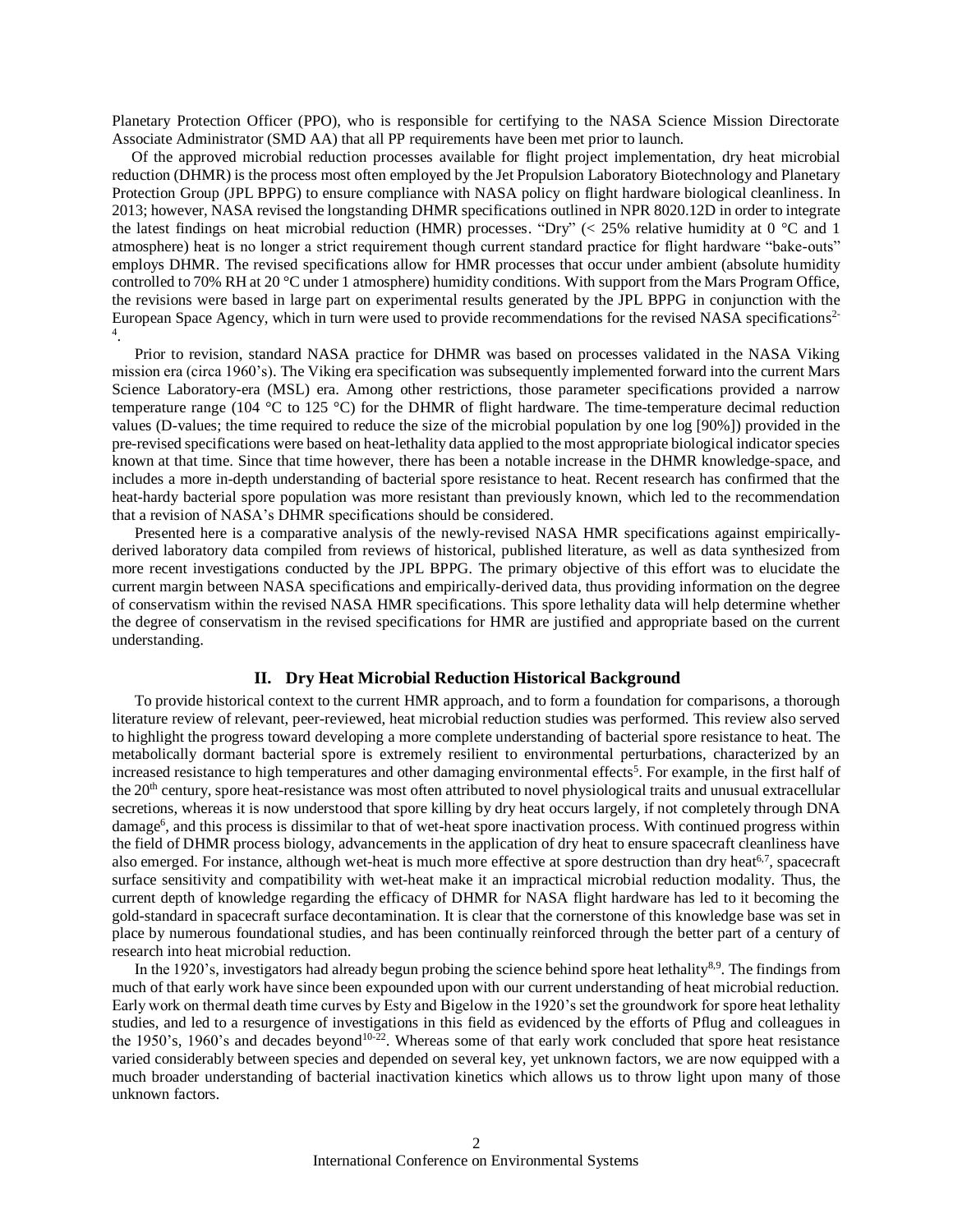The recently abandoned NASA DHMR specifications were rooted in decades old science, and recent work indicated that at least a portion of that science was no longer relevant for current missions. Moreover, the Viking-era specifications were ill-equipped to face the increasingly stringent requirements of NASA PP policy. The previous Viking-era NASA specifications offered a narrow range at which DHMR could be performed on flight hardware. The limitation was, in part, due to the dearth of relevant information on spore inactivation at temperatures beyond 100 °C. Beginning in the late 1960's and early 1970's a number of investigators set out to better understand spore inactivation at higher temperatures<sup>23-25</sup>. In 1967, Busta<sup>23</sup> presented temperature survivor curves for *Bacillus* spores for temperatures above 100 °C and suggested they have concave, Weilbullian-like distributions; a finding which was verified and confirmed much later<sup>26</sup>. In 1968, Angelotti et al.<sup>25</sup> were among the first to perform exhaustive tests on the dry-heat resistance of *B. subtilis* spores deposited on spacecraft-relevant materials. That study identified several factors which affect microbial resistance to dry heat, and generated data that later proved useful in the development of the first spacecraft sterilization cycles. These mid-late century studies, set the framework for our current understanding of DHMR and how that can be utilized in a flight hardware setting.

Recent studies on DHMR have advanced our understanding of spore inactivation kinetics and spore heat-lethality response. There have been numerous linearity spore survival curves presented over the entirety of heat microbial reduction research, and the results of that work have led to a variety of alternative spore survivability models<sup>27</sup>. Much of that work led to the development of novel formulas for calculating D-values and z-values for microbial heat lethality curves, but has also led to some highly conservative assumptions. In 2003, Conesa reported that survival curves of *B. subtilis* spores obtained under isothermal conditions followed first order kinetics; however, under non-isothermal conditions the spores displayed convex survival curves which were generally flat during initial ramp up, then displayed a rapid decrease in survival when temperatures reached approximately  $100 °C^2$ . In contrast, later work concluded that the survival curves of most spores were not log linear, and that microbial inactivation does not typically follow firstorder kinetics, implying that the probability of a lethal event at a given temperature is constant and does not depend on the duration of heat exposure<sup>26</sup>. The authors of that study indicated that non-linear spore survival curves were due to a mixed spore population, and proof of first-order kinetic spore inactivation required confirmation by isolating the subpopulations and independently determining their rate constants. It has become clearer in recent years, that the underlying science behind spore lethality from dry heat is a muti-faceted, complex subject which requires the continuous update of prior assumptions as the knowledge in this field develops.

# **III. NASA Dry Heat Microbial Reduction Specifications**

In accordance with NPR 8020.12D, microbial reduction for planetary spacecraft shall be accomplished only by an approved microbial reduction process. These processes must be based on rigorous examination of supplied data, and must demonstrate conclusively the biological effectiveness and reproducibility of the microbial reduction method under consideration. NPR 8020.12D defines the time-temperature dependence parameter D-value of 0.5 hours (at 104 °C to 125 °C) for surface DHMR, 1 hour for mated surfaces, and 5 hours for encapsulated (spores embedded within non-metallic spacecraft material) materials. The parameter further specifies the heat-lethality parameter definition as the time required to destroy 90% of the non-hardy microbial spore population subjected to dry heat at 125 °C. The conditions to achieve absolute sterility as defined in NPR 8020.12D are 500 °C for  $\geq$  0.5 seconds. The specifications outlined by the Viking-era requirements were appropriate for calculating lethality up to the level of the hardy (heat resistant) fraction, but could not be used to predict lethality greater than a 3-log reduction for microbial spore populations on spacecraft surfaces. The constraints of the Viking-era specifications are less appropriate for integration into current missions, and were not derived from the most recent research findings. Thus, the search began for providing NASA with recommendations on an updated and current approach for the implementation of DHMR processes.

The HMR specifications shown in Table 1 and Table 2 are the revised NASA HMR specifications which are now implemented for NASA Mars missions with HMR requirements. Where the Viking-era requirement allowed for microbial reduction credit for temperatures ≤125 °C, the revision extends that range to 200 °C. In addition, the revised specification allows for a microbial log reduction of up to 6-log for HMR processes above 125 °C.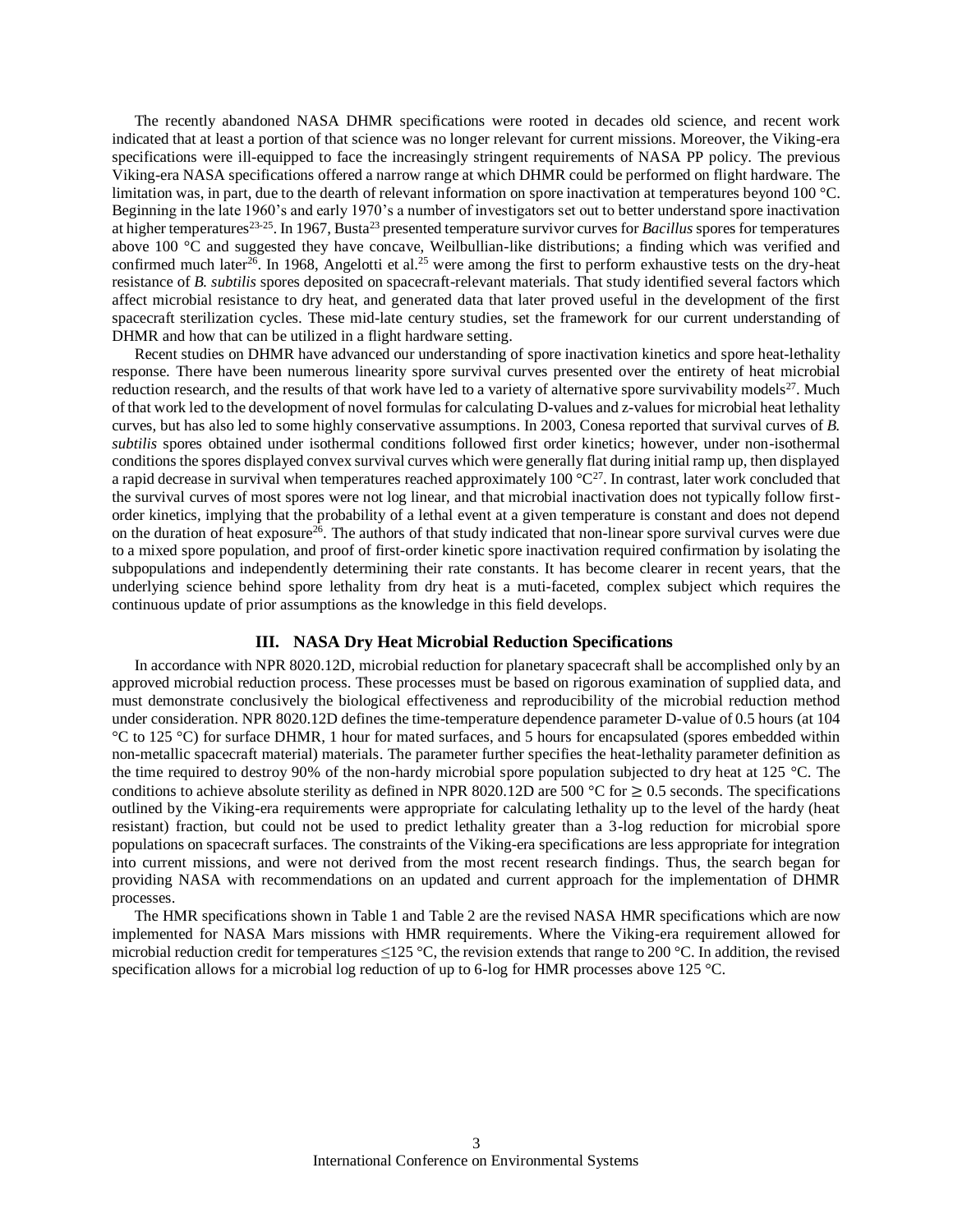Table 1 indicates the revised D-values required to achieve a 2 or 3-log microbial reduction for surfaces and encapsulated

| calculate<br>the                                                                                                                                                                                                                                                  | magnitude.      |                                               |                 |                                               |  |
|-------------------------------------------------------------------------------------------------------------------------------------------------------------------------------------------------------------------------------------------------------------------|-----------------|-----------------------------------------------|-----------------|-----------------------------------------------|--|
| required<br>time<br>for a $2$ or $3$ -log<br>microbial<br>reduction.<br>the<br>D-values<br>in<br>Table 1 must be<br>calculated<br>by<br>multiplying<br>the<br>D-value<br>by<br>factor of $2$ or $3$<br>respectively. To<br>achieve a 4 to 6-<br>reduction,<br>log | Configuration   | D-Value, hours                                | <b>Humidity</b> | <b>Temperature, T, <math>^{\circ}</math>C</b> |  |
|                                                                                                                                                                                                                                                                   | <b>Surfaces</b> | $0.5 * 10^{((125 - T)/21)}$                   | Dry             | $110 \le T \le 140$                           |  |
|                                                                                                                                                                                                                                                                   | <b>Surfaces</b> | $0.0965 * 10^{((140 - T)/(23 * T/140))}$      | Dry             | T > 140                                       |  |
|                                                                                                                                                                                                                                                                   | <b>Surfaces</b> | $0.0965 * 10^{((140 - T)/18)}$                | Ambient         | $110 \le T \le 140$                           |  |
|                                                                                                                                                                                                                                                                   | <b>Surfaces</b> | $0.0965 * 10^{((140 - T)/(23 * T/140))}$      | Ambient         | T > 140                                       |  |
|                                                                                                                                                                                                                                                                   | <b>Surfaces</b> | $10 * 0.5 * 10^{((125 - T)/21)}$              | Uncontrolled    | $110 \le T \le 140$                           |  |
|                                                                                                                                                                                                                                                                   | <b>Surfaces</b> | $10 * 0.0965 * 10^{((140 - T)/(23 * T/140))}$ | Uncontrolled    | T > 140                                       |  |
|                                                                                                                                                                                                                                                                   | Encapsulated    | $5 * 0.5 * 10^{((125 - T)/15)}$               | Uncontrolled    | $116 \le T \le 125$                           |  |
|                                                                                                                                                                                                                                                                   | Encapsulated    | $5 * 0.5 * 10^{((125 - T)/21)}$               | Uncontrolled    | $125 \le T \le 140$                           |  |
|                                                                                                                                                                                                                                                                   | Encapsulated    | $5 * 0.0965 * 10^{((140 - T)/(23 * T/140))}$  | Uncontrolled    | T > 140                                       |  |
| the D-values in                                                                                                                                                                                                                                                   |                 |                                               |                 |                                               |  |

materials. calculate th **Table 1. Heat microbial reduction D-values for reducing spore population by 2 to 3 orders of magnitude.**

used. A 4, 5, or 6-log reduction can be achieved by multiplying the respective D-values in Table 2 by a factor of 1, 2, or 3, respectively; however, a maximum of 4-log reduction can be credited for temperatures < 125 °C. In addition, temperature dependent D-values for mated surfaces shall be calculated by multiplying the D-values in Table 2 by a

factor of 2, and for encapsulated bioburden by a factor of 10. For example, to calculate the time required to achieve a 6-log reduction for a mated surface at 140 °C, the equation for  $T > 130$ °C in Table 2 must be used, and multiplied by a factor of 3 for a 6-log

Table 2 must be

|                           | Table 2. Heat microbial reduction D-values for reducing spore population by 4 |
|---------------------------|-------------------------------------------------------------------------------|
| to 6 orders of magnitude. |                                                                               |

| <b>Configuration</b>                 | D-Value, hours                           | Temperature, °C     |  |  |
|--------------------------------------|------------------------------------------|---------------------|--|--|
| Surfaces, mated,<br>and encapsulated | $10^{(-3.5991 + 2049.0923 / (T + 273))}$ | $110 \le T \le 130$ |  |  |
| Surfaces, mated,<br>and encapsulated | $10^{(-19.1595 + 8320.082 / (T + 273))}$ | T > 130             |  |  |

reduction, and also by a factor of 2 to account for mated surfaces (i.e.  $3 * 2 * 10^{(-19.1595 + 8320.082/(T + 273))}$ ). The current specification does not allow for a log microbial reduction that is less than 2 or greater than 6 for any configuration or condition.

# **IV. Laboratory studies on Dry Heat Microbial Reduction**

The JPL-directed laboratory studies presented here, were conducted to provide empirical inputs and recommendations for the revision of the Viking-era NASA HMR specifications<sup>2,4</sup>. As noted in Dry Heat Exposures of Surface Exposed and Embedded *Bacillus atrophaeus* Spores<sup>2</sup>, there were a number of claims regarding dry heat lethality rates for temperatures between 104 °C to 125 °C; however, many of the observations were never validated experimentally. To provide relevant inputs into the revised specifications, the JPL studies required the development of novel techniques which would be complementary to prior studies, sufficient enough to allow for meaningful statistical analyses, rigorous enough to pass peer-review, and to measure the disparity in lethality rate constants applicable to spacecraft surfaces. For additional comparative context, a review of historical data regarding heat microbial reduction was also compiled and compared against heat-lethality curves calculated from the revised NASA specifications.

## **V. Dry Heat Microbial Reduction Analysis and Findings**

#### **A. Bacterial Spore Indicator strains and reference data**

Reference data for comparisons were compiled from a review of published literature, and data derived from laboratory-derived experiments conducted at JPL. The historical data reviewed includes heat microbial reduction studies on spores of various *Bacillus* species and includes strains of *Clostridium* sp. The data compiled from studies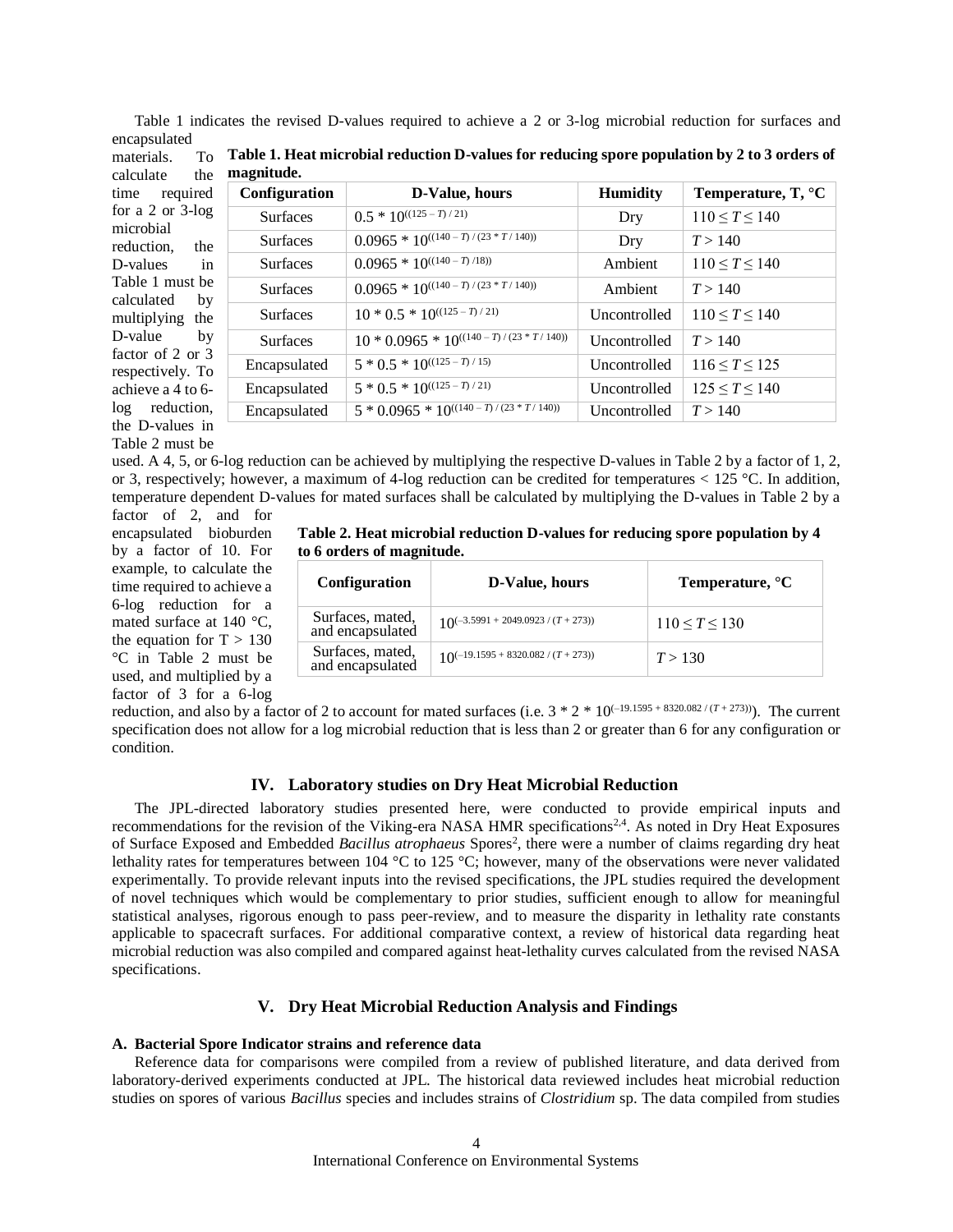performed at JPL include the bacterial spore reference strains *B. atrophaeus* ATCC 9372, and *Bacillus* sp. ATCC 29669. All of the data presented were derived from bacterial spores and do not reflect heat lethality of bacterial vegetative cells.

*B. atrophaeus* ATCC 9372 strain spores (hereafter referred to as *B. atrophaeus*) represents the non-heat hardy historical indicator for DHMR processing, and is often used as the industry standard biological indicator species for heat lethality. This species of bacteria is among the most heat resistant of the common lab *Bacillus* spp. laboratory strains, and was used to develop the Viking-era DHMR specifications<sup>3</sup>. B. atrophaeus is also a NASA cleanroomassociated species.

*Bacillus* sp. ATCC 29669 is an atypical species of *Bacillus,* and also associated with NASA flight assembly cleanrooms. While this species is one of the most heat-resistant spore-forming organisms known, its presence in NASA cleanroom is a rare occurrence. The heat-resistance of ATCC 29669 represents the heat-hardy fraction within the NASA heat lethality curves, carrying a D-value for DHMR that is approximately 20 to 35 times that of *B. atrophaeus*<sup>4</sup> . Using ATCC 29669 allowed for a conservative heat-resistant reference strain which justified the recommendation of increasing the upper practical DHMR limit to 200  $\degree$ C<sup>3</sup>. Per NPR 8020.12D, the heat-hardy organisms represent only a fraction (the heat-hardy fraction) of the total spore population, which has been confirmed by more recent studies.

## **B. Current NASA Heat Lethality Specifications Versus Historical Data**

Bacterial spore heat-lethality data ( $n =$ 67) were compiled<sup>28</sup> into Figure 1 in order to present a comparison to the revised 3-log, 4-log, and 6-log heat-lethality curves derived from the revised D-values for spacecraft surfaces (Table 1; ambient). The data is presented as a representative snapshot on historical laboratory studies on spore heat microbial reduction, and forms the foundation for comparison to current NASA specifications. Comparisons indicate that the majority of



**Figure 1. Empirical results from published literature compared to the revised NASA specification heat-lethality curves for 3-log, 4-log, and 6-log heat microbial reductions.**

empirically-derived historical data for heat microbial reduction would have D-values that are lower than the NASA D-values for a 3-log reduction for surfaces under ambient conditions.

#### **C. Current NASA Heat Lethality Specifications Versus** *Bacillus atrophaeus* **Reference Strain**

For the JPL study on *B. atrophaeus* heat lethality, the spores were exposed to temperatures ranging from 115 °C to 170 °C. *B. atrophaeus* data presented in Figure 2 represents the summation of those results.

Results from JPL laboratory studies on *B. atrophaeus* heat lethality<sup>2</sup> closely resemble that of the historical data shown in Figure 1. This finding is not surprising as *B. atropheaus* is considered the industry standard biological indicator for spore heat lethality studies, thus should fall in line with the majority of historical data. The JPL investigators determined that the data produced from laboratory experiments using *B. atrophaeus* could be used to revise NASA's longstanding approach on heat microbial reduction, and were in fact used to revise NASA's D-values and are currently implemented in NASA missions.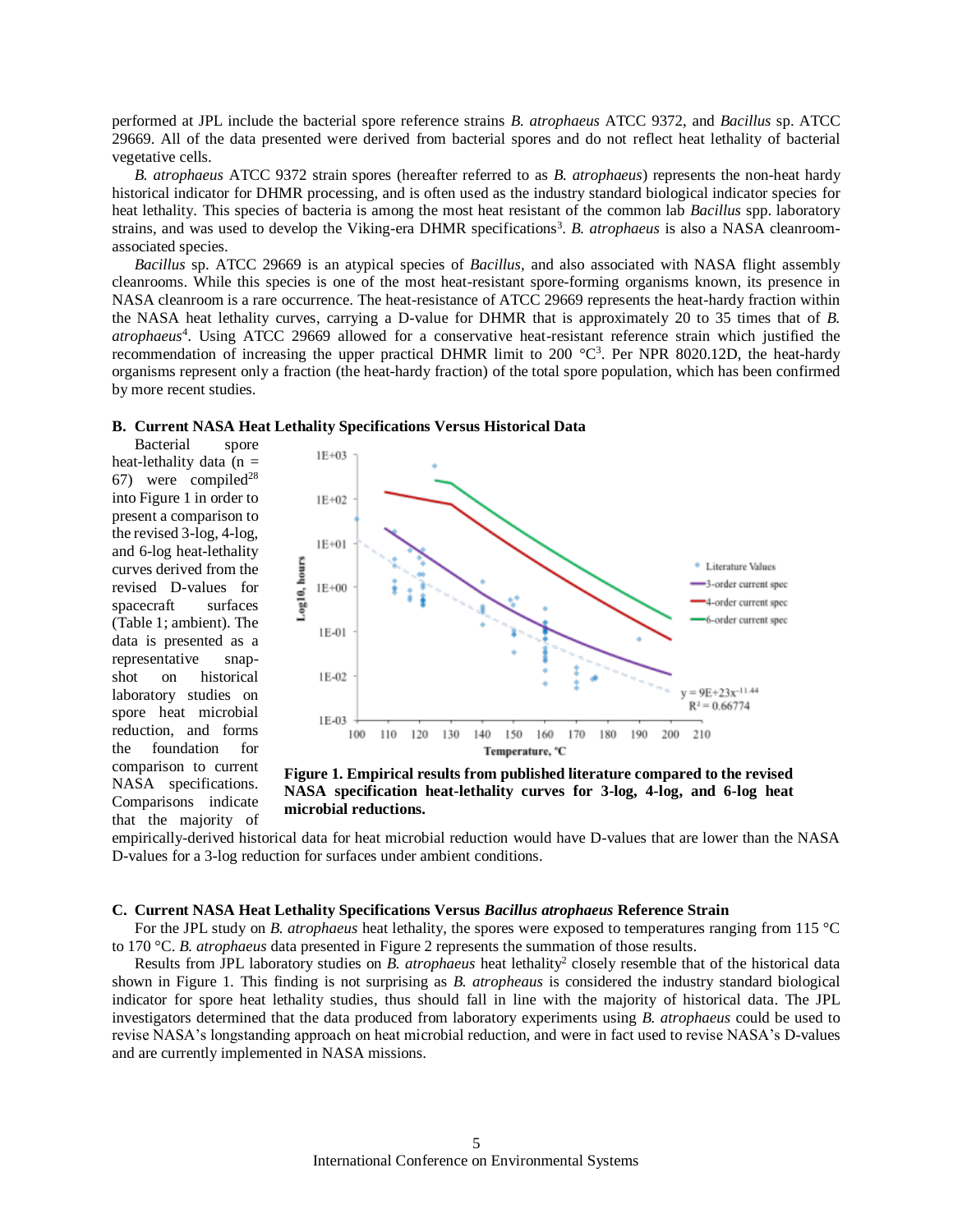## **D. Current NASA Heat Lethality Specifications Versus** *Bacillus* **spp. ATCC 29669 Reference Strain**

In addition to studies on the non-heat hardy B. atrophaeus spores, JPL research scientists also investigated the

heat lethality effects on the high heat resistant *Bacillus* sp. ATCC 29669 strain<sup>4</sup>. Researchers within the JPL Planetary Protection and Biotechnology Group incorporated this cleanroom-associated biological indicator into their recommendation for the newly revised NASA D-values as its title of "hardy" organism remains in place. The data generated from JPL's recent study further supported the expansion of the process specification to temperatures beyond 125 °C, along with loosening the dry requirement for HMR. With the results resistant spore forming strains that has ever been characterized from a NASA spacecraft

assembly environment. Although the adoption of expanded process specifications has provided more options for planning and implementation of microbial bioburden reduction for compliance with PP requirements, the incorporation of data derived from studies on ATCC 29669 has led to much higher conservatism in the NASA HMR specifications. Figure 3 shows the comparison between ATCC 29669 heat lethality curve for a



**Figure 2. A 4-log heat-lethality curve of** *B. atrophaeus* **compared to revised NASA heat lethality curves for 3-log, 4-log, and 6-log heat microbial reductions.**





**Figure 3. A 4-log heat-lethality curve of** *Bacillus* **sp. ATCC 29669 compared to revised NASA heat lethality curves for 3-log, 4-log, and 6-log heat microbial reductions.**

4-log reduction against the revised NASA specifications for 3-log, 4-log, and 6-log microbial reductions.

#### **VI. Degree of Conservatism in the Revised NASA Heat Microbial Reduction Specifications**

The current approach for implementation of NASA's revised HMR specifications includes an incorporation of some degree of conservatism. When the revised specifications are compared to empirically-derived data, the degree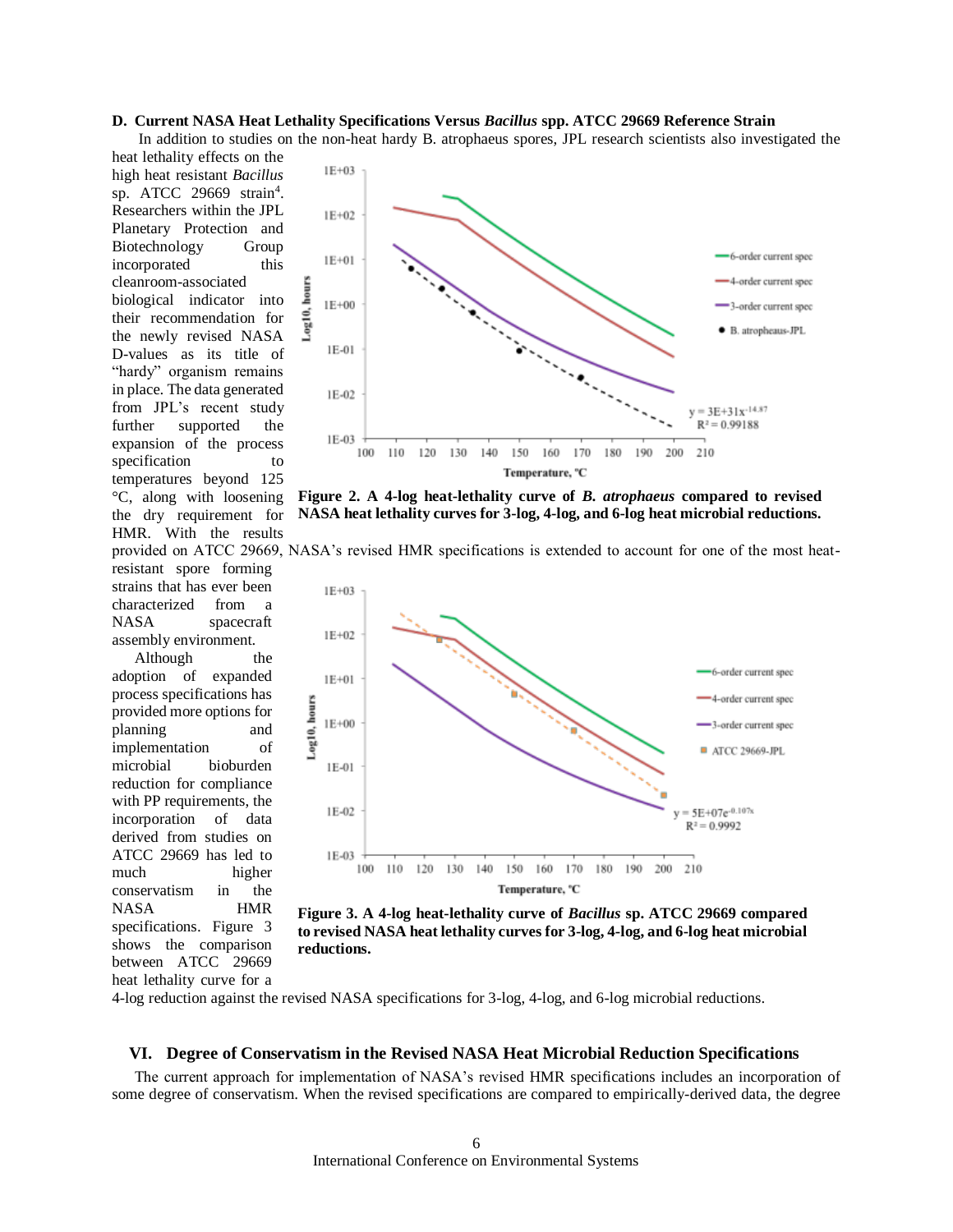of conservatism within the revised specification is most notable for *B. atrophaeus* which represents the more common spore strain encountered in NASA assembly facilities (Table 3). This conservatism in the revised specification can exceed 2 orders of magnitude for a 6-log reduction for *B. atrophaeus*. The degree of conservatism within the revised NASA specifications when compared to the heat-hardy ATCC 29669 strain are less pronounced however. Only at 125 °C and for a 4-log microbial reduction does the revised NASA specification enter into conservatism with respect to ATCC 29669, and at no point from 100 °C to 200 °C does the degree of conservatism in the revised NASA specification exceed 1-log.

While there are some gaps in our understanding of the spore inactivation rates at temperatures beyond the a) range of NASA specifications,

extrapolations from the laboratory data presented here indicate that the maximum allowable 6 log reduction credit is highly conservative at temperatures beyond 200 °C. Using a custom designed rapid heating system, temperatures between 125 °C and 350 °C have been preliminarily tested by the JPL BPPG. Figure 4 displays the temperature profile for a rapid temperature increase, where the target temperature was reached in less than 90 seconds. These findings indicate that the spores will be inactivated at



**Figure 4. Rapid heating profile of** *B. atrophaeus* **spores with target temperature reached within 90 seconds from initiation of heating.**

**Table 3. Heat microbial reduction log-margins in hours for empirical data derived from literature and JPL studies for a) 3-log, b) 4-log, and c) 6-log microbial reductions.**

| $3$ -log                 | $\triangle log_{10}(time) = log_{10} \frac{Time \; Ref}{Time \; Spec}$ |                 |         |         |         |
|--------------------------|------------------------------------------------------------------------|-----------------|---------|---------|---------|
|                          | 112 $\rm ^{o}C$                                                        | $125\text{ °C}$ | 150 °C  | 170 °C  | 200 °C  |
| <b>Literature</b>        | $-0.83$                                                                | $-0.68$         | $-0.26$ | $-0.49$ | $-0.81$ |
| <b>B.</b> atropheaus-JPL | $-0.36$                                                                | $-0.35$         | $-0.44$ | $-0.55$ | $-0.95$ |
| <b>ATCC 29669-JPL</b>    | $+1.20$                                                                | $+1.18$         | $+1.25$ | $+0.90$ | $+0.20$ |

b)  $4\text{-log*}$   $\Delta \log_{10}(\text{time}) = \log_{10} \frac{\text{Time Ref}}{\text{Time Speed}}$ Time Spec **112 ºC 125 ºC 150 ºC 170 ºC 200 ºC Literature**  $-1.64$   $-1.93$   $-1.55$   $-1.60$   $-1.48$ *B. atropheaus* **-JPL**  $\qquad \qquad$  -1.12  $\qquad$  -1.59  $\qquad$  -1.72  $\qquad$  -1.66  $\qquad$  -1.57 **ATCC 29669-JPL**  $+0.37$   $-0.07$   $-0.03$   $-0.21$   $-0.47$ 

| $\mathbf{c}$             |                                                                            |        |         |         |         |
|--------------------------|----------------------------------------------------------------------------|--------|---------|---------|---------|
| 6-log                    | $\Delta \log_{10}(\text{time}) = \log_{10} \frac{Time_{Ref}}{Time_{Spec}}$ |        |         |         |         |
|                          | 112 °C                                                                     | 125 °C | 150 °C  | 170 °C  | 200 °C  |
| <b>Literature</b>        | $\overline{\phantom{0}}$                                                   |        | $-2.08$ | $-1.90$ | $-1.78$ |
| <b>B.</b> atropheaus-JPL | -                                                                          |        | $-2.25$ | $-1.96$ | $-1.92$ |
| <b>ATCC 29669-JPL</b>    |                                                                            |        | $-0.56$ | $-0.51$ | $-0.77$ |

temperatures considerably less than the current specification value of 500 °C for 0.5 seconds. Although this preliminary data represents a single data set, the temperature inactivation curve closely parallels that of other recent studies on high temperature-short time spore inactivation studies $29-31$ .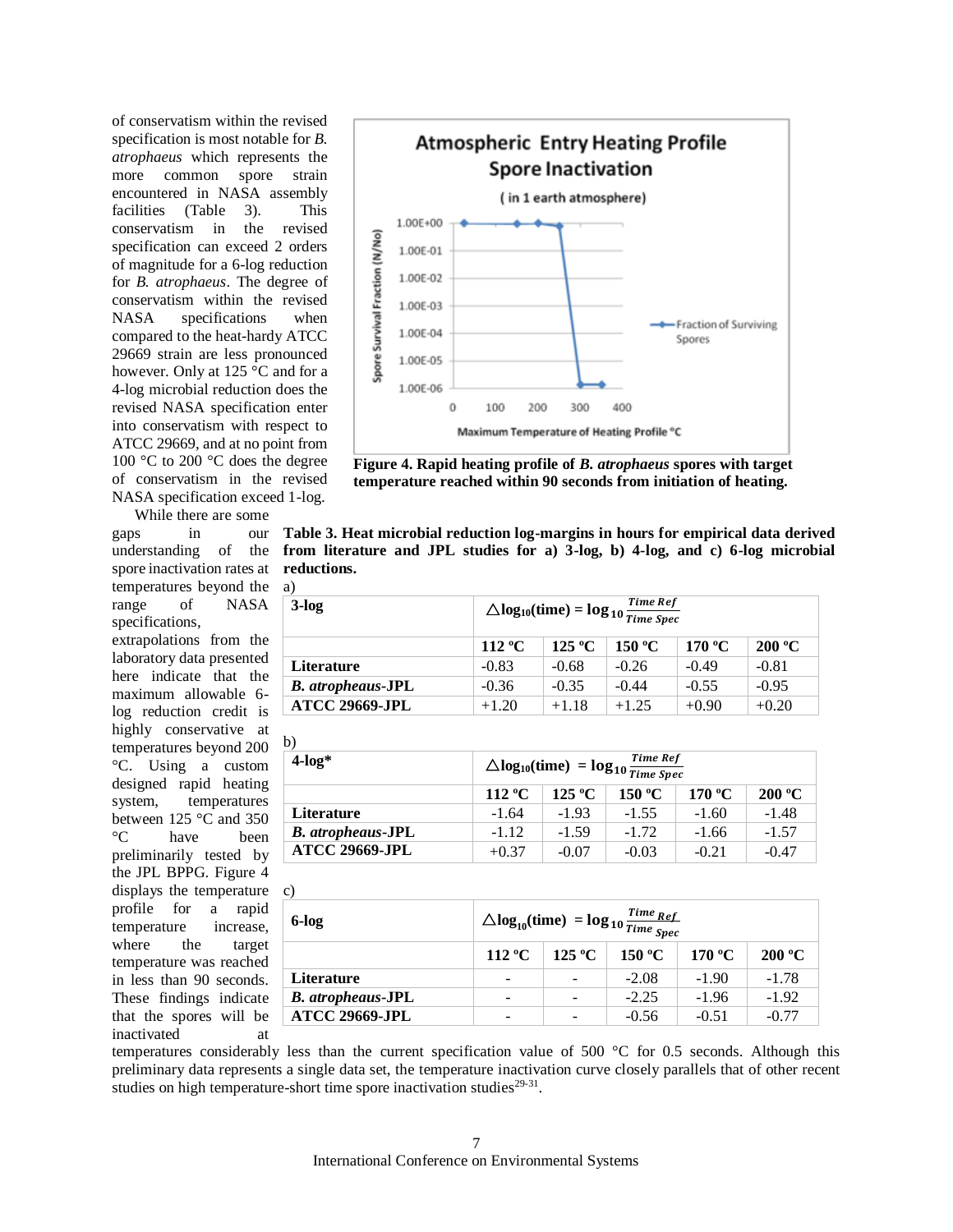Figure 5 shows an extrapolation of ATCC 29669 heat microbial reduction data to 500 °C. This data indicates that the current NASA specifications of 6-log reduction for 500 °C for 0.5 seconds is highly conservative. The projection was generated

from the 12-log extrapolation of the most conservative estimate derived from laboratory data. This data indicates the time required for a 12-log reduction of ATCC 29669 under DHMR at temperatures from 200 °C to 500 °C ranges from 6 minutes to 62 microseconds,



respectively.

**Figure 5. Laboratory derived results and projected curve for 12-log reduction of** *Bacillus* **spp. ATCC 29669 compared to NASA revised specifications for dry heat microbial reduction.**

## **VII. Conclusion**

Recent studies on DHMR have advanced our understanding of spore inactivation kinetics and spore heat-lethality response. The findings reported here indicate the revised NASA HMR specifications from 110 °C to 200 °C are appropriate for achieving 4-log and 6-log reductions with hardy spore populations; however, for non-hardy spore populations, or for temperatures above 200 °C, the specifications are exceedingly conservative*.* For more detailed information regarding HMR at temperatures above 200 °C, additional studies are necessary. This provides an initial assessment on the degree of conservatism within the newly-revised NASA HMR specifications, and serves as a starting point for discussions on future work which may further elucidate this unique field of research.

#### **Acknowledgments**

 Some of the research described in this publication was carried out at the Jet Propulsion Laboratory, California Institute of Technology, under contract with NASA. We are grateful for Andy Spry, Robert Beaudet, and Michael Kempf for their work on dry heat exposure of *Bacillus atrophaeus* and *Bacillus* sp. © 2017 California Institute of Technology. Government sponsorship acknowledged.

#### **References**

<sup>1</sup>NASA. "Planetary protection provisions for robotic extraterrestrial missions." NPR 8020.12D, 2005.

<sup>2</sup>Schubert, W.W, Kempf, M., Beaudet, R.A., and Spry, J.A. "Dry heat exposures of surface exposed and embedded Bacillus atrophaeus spores." JPL Document D-44233, National Aeronautics and Space Administration, Jet Propulsion Laboratory, California Institute of Technology, Pasadena, CA.

<sup>3</sup>Spry, J.A., Schubert, W.W., and Beaudet, R.A. "Proposal for modification of the NASA specification for the dry heat microbial reduction of space hardware." JPL Document D-38548 revA1., National Aeronautics and Space Administration, Jet Propulsion Laboratory, California Institute of Technology, Pasadena, CA.

<sup>4</sup>Schubert, W.W., Beaudet, R.A., and Spry, J.A. "Dry heat exposures of surface exposed and embedded ATCC 29669 Bacillus spores." JPL Document D-38549., National Aeronautics and Space Administration, Jet Propulsion Laboratory, California Institute of Technology, Pasadena, CA.

<sup>5</sup>Gates, S.D., McCartt, A.D., Jeffries, J.B., Hanson, R.K., Hokama, L.A., and Mortelmans, K.E. "Extension of Bacillus endospore gas dynamic heating studies to multiple species and test conditions." *Journal of applied microbiology* 111.4, 2011, pp. 925-931.

<sup>6</sup>Nicholson, W.L, Munakata, N., Horneck, G., Melosh, H.J., and Setlow, P. "Resistance of Bacillus Endospores to Extreme Terrestrial and Extraterrestrial Environments. *Microbiology and molecular biology reviews* 64.3, 2000, pp. 548-572.